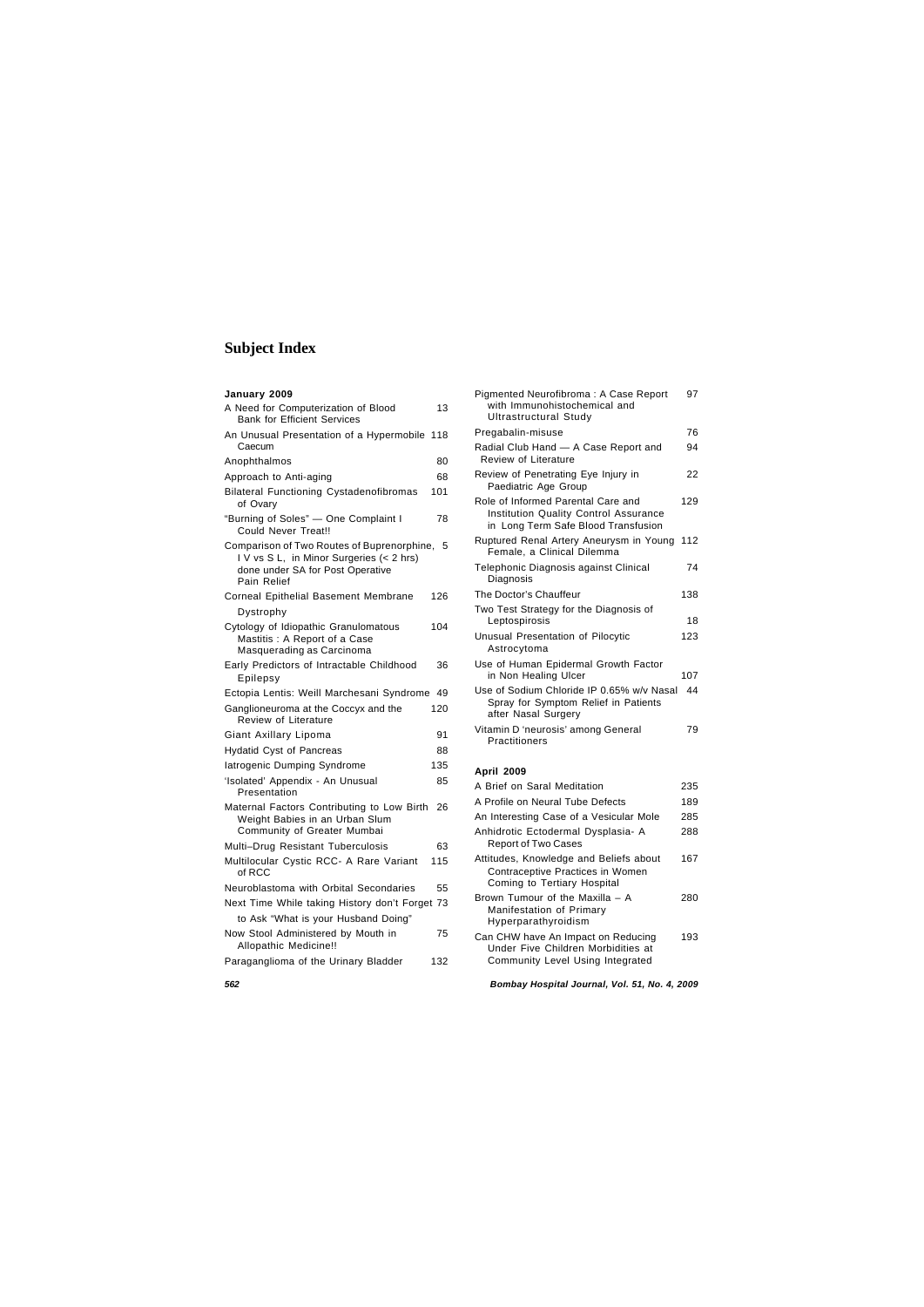| Management of Childhood Illness                                                                                                                   |     |
|---------------------------------------------------------------------------------------------------------------------------------------------------|-----|
| Case Capsules of Leptospirosis Prevalence<br>Among Children, Coimbatore, India                                                                    | 296 |
| Cervical Sonography to Assess Risk of<br>Preterm Labour                                                                                           | 174 |
| Chorangiosis of Placenta                                                                                                                          | 251 |
| Circumcision - A Valuable Advise to<br>Your Faithful Patients                                                                                     | 248 |
| <b>Comparative Study of Domestic Violence</b><br>in Wives of Alcohol Dependent Males<br>Versus That in Abstainers/Social<br><b>Drinkers Wives</b> | 203 |
| <b>Distichiasis</b>                                                                                                                               | 263 |
| Fundal Rupture of the Uterus following<br>Blunt Abdominal Trauma in a<br>Primigravida                                                             | 269 |
| International Health Regulation                                                                                                                   | 222 |
| Intra-operative Frontal Glow as a<br>Parameter to Predict a Successful<br>Outcome of Frontal Sinus Surgery                                        | 171 |
| Knowledge, Attitude and Practices<br>Regarding Contraceptive Methods of<br>Family Planning in an Urban Slum<br>Community of Mumbai                | 149 |
| Low Blood Sugar in Private Practice                                                                                                               | 245 |
| Malignant Mixed Mullerian Tumour of<br>the Cervix                                                                                                 | 253 |
| 'Metabolic Syndrome' - A Money Mint for<br>Health Check Up Doctors-but What<br>About A GP?                                                        | 250 |
| Mullerian Anomalies a Variant of Uterus<br>Didelphys                                                                                              | 275 |
| Neurofibromatosis                                                                                                                                 | 229 |
| Nomogram for Foetal Kidney Length                                                                                                                 | 155 |
| Obesity and Related Co-Morbid Conditions<br>- A Retrograde Study                                                                                  | 185 |
| <b>Obstetric Hysterectomy Following Post</b><br><b>Caesarean Section Puerperal Sepsis</b>                                                         | 273 |
| PSA-The most Controversial Tumour<br>Marker Test                                                                                                  | 246 |
| Pulmonary Blastoma in a Child with<br>Recurrence: A Case Report and<br>Literature Review                                                          | 291 |
| Rapidly Progressive Glomerulonephritis -<br>An Uncommon Complication in Varicella<br>Zoster Infection                                             | 266 |

| Role of Serial Ultrasound Assessment in<br>PROM Patients and Its Outcome<br>(Prospective Study)            | 163 |
|------------------------------------------------------------------------------------------------------------|-----|
| Role of Theatre Design in The Prevention<br>of Wound Infection Ocular Trauma -                             | 209 |
| Chemical Injuries                                                                                          | 215 |
| SWINE FLU - Are We on The Verge of<br>a Pandemic?                                                          | 239 |
| Typhi Dot Test- A Useless Glorified Widal<br><b>Test in Private Practice</b>                               | 249 |
| Usher's Syndrome Type I                                                                                    | 256 |
| Uterine Artery Embolisation for Fibroid<br>Uterus : A Case Report                                          | 271 |
| Vaginal Delivery in A Case of Longitudinal<br>Vaginal Septum - An Interesting<br>Case Report               | 260 |
| <b>Violence Against Doctors</b>                                                                            | 301 |
| While History Taking do not Forget to<br>Ask the Symptoms of Raynaud's<br>Phenomenon                       | 247 |
| <b>July 2009</b>                                                                                           |     |
| A Rare Case of Bilateral Malignant Sertoli<br>Leydig Cell Tumour in Pregnancy                              | 411 |
| A Rare Isolate of M. fortuitum in a Patient 394<br>of Systemic Lupus Erythematosus<br>with Lupus Nephritis |     |
| Acute Fascioliasis-Rare Cause of<br>Obstructive Jaundice - A Case Report                                   | 398 |
| An Unusual Presentation of<br>Neurofibromatosis with Breast Carcinoma                                      | 380 |
| Ayurvedic Pills in a Patient having Iron                                                                   | 360 |

| Leydig Cell Tumour in Pregnancy                                                                            |     |
|------------------------------------------------------------------------------------------------------------|-----|
| A Rare Isolate of M. fortuitum in a Patient 394<br>of Systemic Lupus Erythematosus<br>with Lupus Nephritis |     |
| Acute Fascioliasis-Rare Cause of<br>Obstructive Jaundice - A Case Report                                   | 398 |
| An Unusual Presentation of<br>Neurofibromatosis with Breast Carcinoma                                      | 380 |
| Ayurvedic Pills in a Patient having Iron<br>Deficiency Anaemia                                             | 360 |
| Can Involuntary Tongue Biting be Labelled 355<br>as a "Movement Disorder"?                                 |     |
| Congenital Laryngeal Cyst: Rare Cause<br>for Neonatal Stridor                                              | 382 |
| Cramps of Legs as First Symptom of<br>latrogenic Hypothyroidism                                            | 358 |
| Cyst Turned out to be A Neurofibroma<br>without any Associated Features of<br>Neurofibromatosis            | 372 |
| Fighting Fat                                                                                               | 414 |
| Fungal Profile of Keratomycosis                                                                            | 325 |
| Giant Vesical Calculus Around An<br>Unusual Foreign Body                                                   | 391 |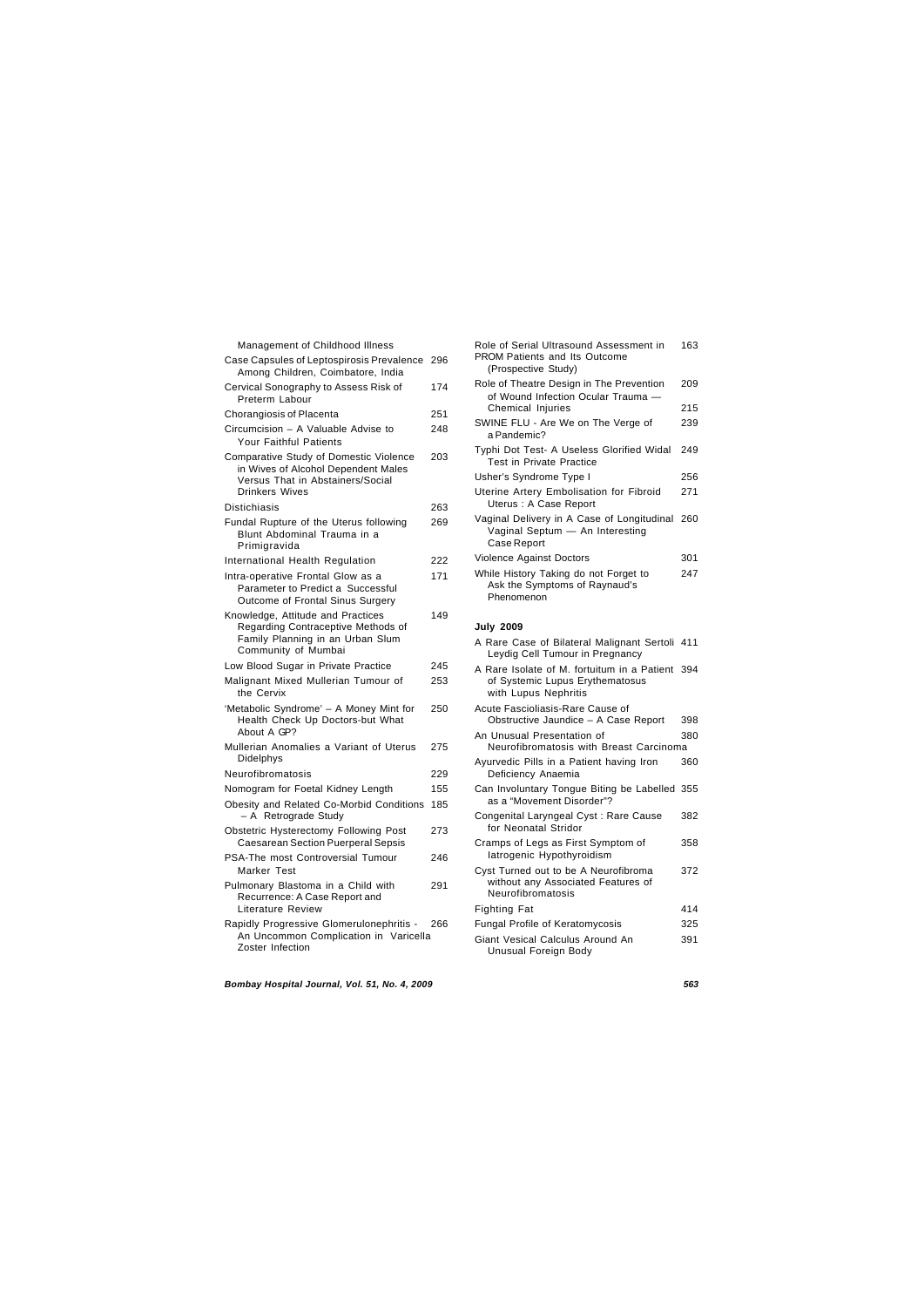## *564 Bombay Hospital Journal, Vol. 51, No. 4, 2009*

| Hair Loss: Approach and Management                                                                                                                | 342 |
|---------------------------------------------------------------------------------------------------------------------------------------------------|-----|
| Hepatitis E Associated Myocarditis: An                                                                                                            | 361 |
| <b>Unusual Entity</b>                                                                                                                             |     |
| Limbal Dermoid with Melanosis and                                                                                                                 | 375 |
| Hypertrichosis (Unusual Combination)                                                                                                              |     |
| Localised Amyloidosis of The Urinary<br>Bladder                                                                                                   | 408 |
| Meditation and Quantum Healing                                                                                                                    | 348 |
| Multicentric Neoplasia                                                                                                                            | 405 |
| Muscular Neck Pain Presenting as Painful<br>Dysphagia                                                                                             | 359 |
| Neurosciences at The Bombay Hospital<br>- Its Continuing Progress                                                                                 | 328 |
| Patient Poaching (Piracy)                                                                                                                         | 352 |
| Pivka Assay (D.C.P) against Alpha Foeto<br>Protein Blood Test in The Diagnosis<br>of Liver Cancer                                                 | 357 |
| Portal Vein Thrombosis                                                                                                                            | 363 |
| Posterior Reversible Encephalopathy<br>Syndrome in Severe Pre-eclampsia                                                                           | 366 |
| <b>Primary Renal Hydatid Cyst</b>                                                                                                                 | 401 |
| Rickettsial Infections seen in Rural India                                                                                                        | 385 |
| Role of Whole Body 18F-FDG PET-CT Scan 313<br>in Newly Diagnosed Lung Carcinoma<br>Patients for Baseline Staging and<br><b>Treatment Planning</b> |     |
| Seminoma of Ectopic Testis in<br>Polyorchidism Mimicking Bladder Tumour                                                                           | 378 |
| Small Intestinal Gangrene and<br>Perforation in Retroperitoneum An<br>Unusual Complication of Abdominal<br>Sling Operation for Uterine Prolapse   | 388 |
| Sonography of the Spleen                                                                                                                          | 354 |
| Swine-Origin Influenza A (H1N1) :<br>An Update                                                                                                    | 331 |
| Two Case Reports of Apical Ballooning<br>Syndrome A New Entity                                                                                    | 369 |
| Value of Blood Tests in Diagnosis of<br>Irritable Bowel Syndrome                                                                                  | 356 |
| October 2009                                                                                                                                      |     |
| An Approach to A Case of Headache                                                                                                                 | 452 |

An Unusual Case of Pregnancy with Severe 526

Another Fallacy of SMA-12 Reports 483

Takayasu's Arteritis

| Osteoarthritis of the Knees                                                                                |     |
|------------------------------------------------------------------------------------------------------------|-----|
| <b>Blood Tumour Markers and Now Stool</b><br><b>Tumour Marker!</b>                                         | 489 |
| Acute Non Puerperal Uterine Inversion                                                                      | 490 |
| Cervical Adenosarcoma                                                                                      | 516 |
| Colocolic Intussusception in an Adult<br>due to Pedunculated Lipoma                                        | 536 |
| Cyanotic Congenital Heart Disease with<br>Asplenia Syndrome with Pyogenic<br>Meningitis                    | 522 |
| Deciding the TreatmentofBell's Palsy                                                                       | 481 |
| Dick-Doc                                                                                                   | 552 |
| Does EosinghiliaCarseBronhial<br>Asthma and Bronchial Allergy or<br>Vice Versa                             | 476 |
| Familial Interitane of Rifampion<br><b>Hypersensitivity Presenting as Acute</b><br>Renal Failure           | 528 |
| Global Warm ing – The Burning Issue                                                                        | 445 |
| GORD (GERD) is Being Abused by Chest 477<br><b>Physicians and Nov ENT Specialists</b>                      |     |
| Halleman Streiff Francis Synhome                                                                           | 500 |
| Intra-abdom inal CSF Pseudocyst: A<br><b>Rare Entity</b>                                                   | 541 |
| Ischaem ia Induced Oxidative Stress in<br>Brain and Its Managamentwith Natural<br>Anti-oxidants            | 460 |
| Maternal Montality: Preventable Tragedy?427                                                                |     |
| Mediation Therapy in Cardiovascular                                                                        | 472 |
| and Metabolic Disorders Special<br>Reference to Coronary Artery Disease<br>andDiabetes                     |     |
| Metastasis of Papillary Carcinoma<br>Thyroid to Central Nervous System : A<br><b>Report of Two Cases</b>   | 496 |
| Microsopic Polyangiitis (MPA) with                                                                         | 518 |
| Hepatic Infarct                                                                                            |     |
| My Chservations in Patients of Post<br><b>Infarct Angina or Post Bypass</b><br>Angina or Post Stent Angina | 480 |
| Need of Medical Intensive Care in<br><b>ObstetricCases</b>                                                 | 440 |
| Nephrotic Syndrome Very Easy to Miss                                                                       | 485 |
| Neuroendocrine Carcinoma with<br>Adenocarcinoma of Gall Blacker                                            | 508 |

Best Advise for Patients having 482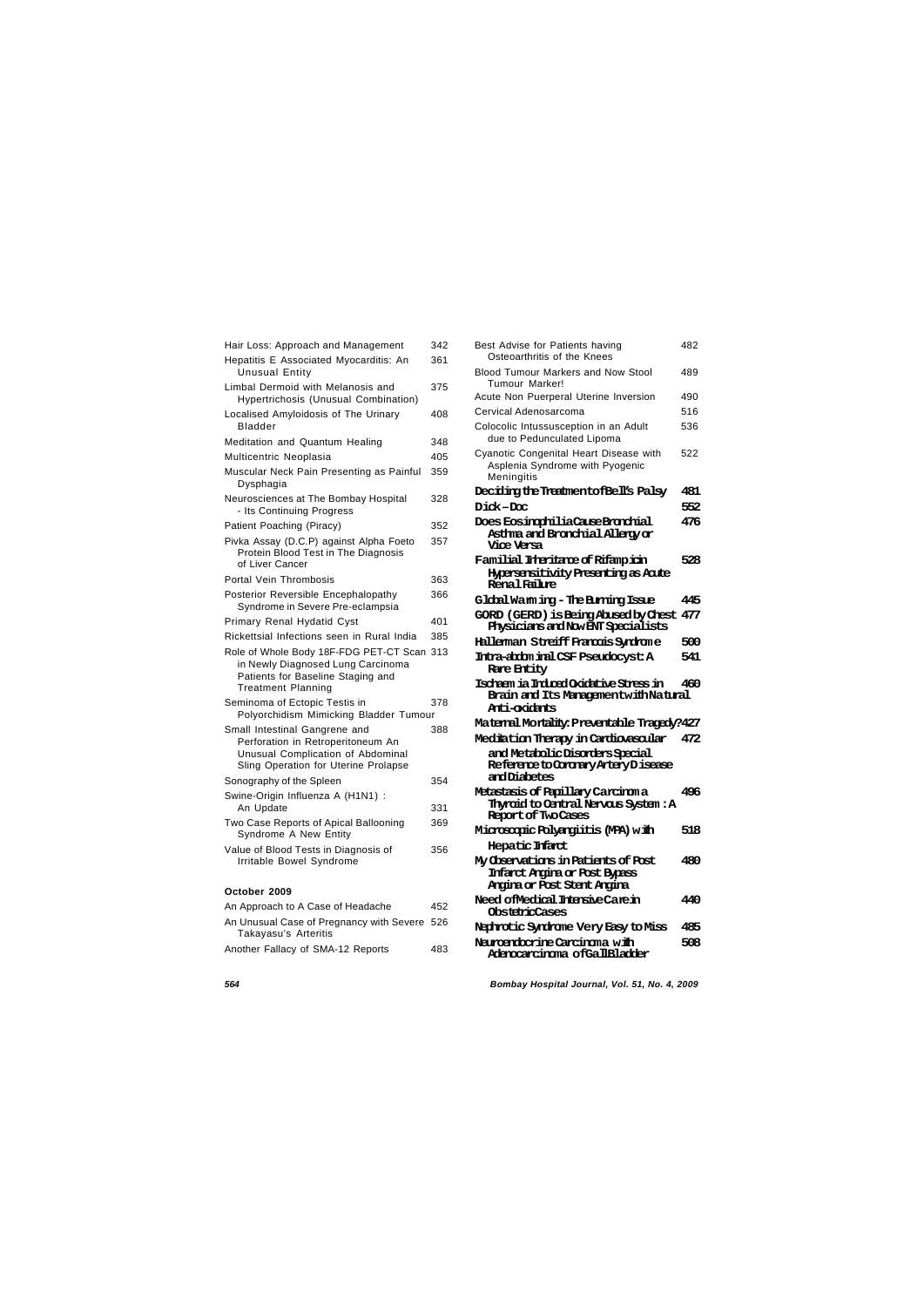## *Bombay Hospital Journal, Vol. 51, No. 4, 2009 565*

Appendicular Mass in a Patient of 67

| No Hoarseness of Voice in Tonsillitis                                                                                                                             | 488 |
|-------------------------------------------------------------------------------------------------------------------------------------------------------------------|-----|
| One Lung Ventilation Using Fogarty's<br>Catheter in a Case of Bronchial Tear                                                                                      | 547 |
| Plasmacytoid Cell Rich Pleomorphic<br>Adenoma - A Diagnostic Dilemma?                                                                                             | 549 |
| Quantitative Cytology of Nasal Secretion<br>and Scrapings in Children with Perennial<br>Allergic Rhinitis A Comparison of Non<br>Infected and Infected Conditions | 422 |
| Recurrent Fibroids - A Retrospective Study                                                                                                                        | 511 |
| Scleroderma - An Unusual Presenting<br>Feature of Primary Systemic Amyloidosis                                                                                    | 530 |
| Serous Cystadenoma Complicating<br>Pregnancy                                                                                                                      | 534 |
| Spectrum of Incidental Renal Masses<br>Detected at Autopsy                                                                                                        | 432 |
| <b>Perinatal Outcome of Second Twin</b>                                                                                                                           | 437 |
| Spontaneous Perforation of Common<br>Bile Duct in an Adult                                                                                                        | 514 |
| <b>Subclinical Keratoconus</b>                                                                                                                                    | 492 |
| Superior Mesenteric Artery (Wilkie's)<br>Syndrome                                                                                                                 | 503 |
| Sweating as a Symptom of Tuberculosis                                                                                                                             | 487 |
| The Role of A GP in a Patient of Graves'<br>Disease, Who has been Administered<br>RAI2 (Radio Active Iodine) Treatment                                            | 478 |
| Tuberculous Paraplegia and Quadriplegia<br>in Pregnancy Treated by Surgery                                                                                        | 543 |
| Two Diseases which are Missed Because<br>of Application of Ointment or Skin<br>Lotion or Administration of Any Drug                                               | 484 |
| <b>Unhealthy Doctors</b>                                                                                                                                          | 554 |
| Special Issue 2009                                                                                                                                                |     |
| A Case of Primary Nasal Tuberculosis                                                                                                                              | 48  |
| A Rare Case of Tuberculous Mesenteric<br>Cyst Masquerading as Chylolymphatic<br>Mesenteric Cyst                                                                   | 93  |
| A Report on 3 Cases of Tuberculous                                                                                                                                | 24  |
| <b>Injection Abscess</b>                                                                                                                                          |     |
| Acute Tuberculous Cholecystitis                                                                                                                                   | 109 |
| An Unusual Case of Intussusception in                                                                                                                             | 98  |

| Appendicular Tuberculosis                                                          | 65  |
|------------------------------------------------------------------------------------|-----|
| Bilateral Breast Tuberculosis: An Unusual<br>Presentation                          | 29  |
| <b>Biliary Tuberculosis</b>                                                        | 110 |
| Breast Lump: An Initial Manifestation of<br>Primary Tubercular Mastitis            | 9   |
| Candida in Pulmonary Tuberculosis                                                  | 52  |
| Cervical Spine Koch's - An Unusual<br>Presentation                                 | 121 |
| Co-existing Fungal Infection in a Case of<br>Temporal Lobe Tuberculoma             | 32  |
| D1 Spinal Koch's - The Hidden Zone                                                 | 121 |
| Diabetes Mellitus and Cutaneous<br>Tuberculosis                                    | 21  |
| Duodenal Tuberculosis - A Case Report<br>and Review of Literature                  | 108 |
| Duodenal Tuberculosis Mimicking Superior<br>Mesenteric Artery Syndrome             | 55  |
| Eye Signs in Tuberculosis                                                          | 35  |
| Hepatic Abscess due to Tuberculosis in an<br>Immunocompetent Patient               | 89  |
| <b>Hepatic Tuberculosis Review</b>                                                 | 110 |
| <b>Hepatic Tuberculosis</b>                                                        | 110 |
| <b>Ileocaecal Tuberculosis Associated with</b><br>Duodenal Involvement             | 109 |
| Impact of HIV Infection on Outcome of<br><b>Abdominal Tuberculosis</b>             | 101 |
| Incidence of Disseminated TB is Rising in<br><b>Private Practice</b>               | 28  |
| Inflammatory Bowel Disease Crohns vs<br>Tuberculosis in India - Clinicians Dilemma | 95  |
| Is Bone Marrow Tuberculosis An Entity?                                             | 111 |
| <b>Isolated Ascending Colon Tuberculous</b><br>Perforation                         | 61  |
| Isolated Caecal Perforation Secondary to<br>Ileocaecal Tuberculosis                | 63  |
| Isolated Rectal Tuberculosis Masquerading 109<br>as Malignancy                     |     |
| Isolated Tuberculosis of the Spleen                                                | 111 |
| <b>Myocardial Tuberculosis</b>                                                     | 54  |
| Obstruction of Third Part of Duodenum<br>due to Tuberculous Lymphadenitis          | 72  |
| Primary Kochs Inguinal Lymphadenopathy<br>Presenting as a Mass                     | 127 |
| <b>Primary Oesophageal Tuberculosis</b>                                            | 108 |

A Case of Abdominal Tuberculosis

with HIV Disease

Ileocaecal Tuberculosis